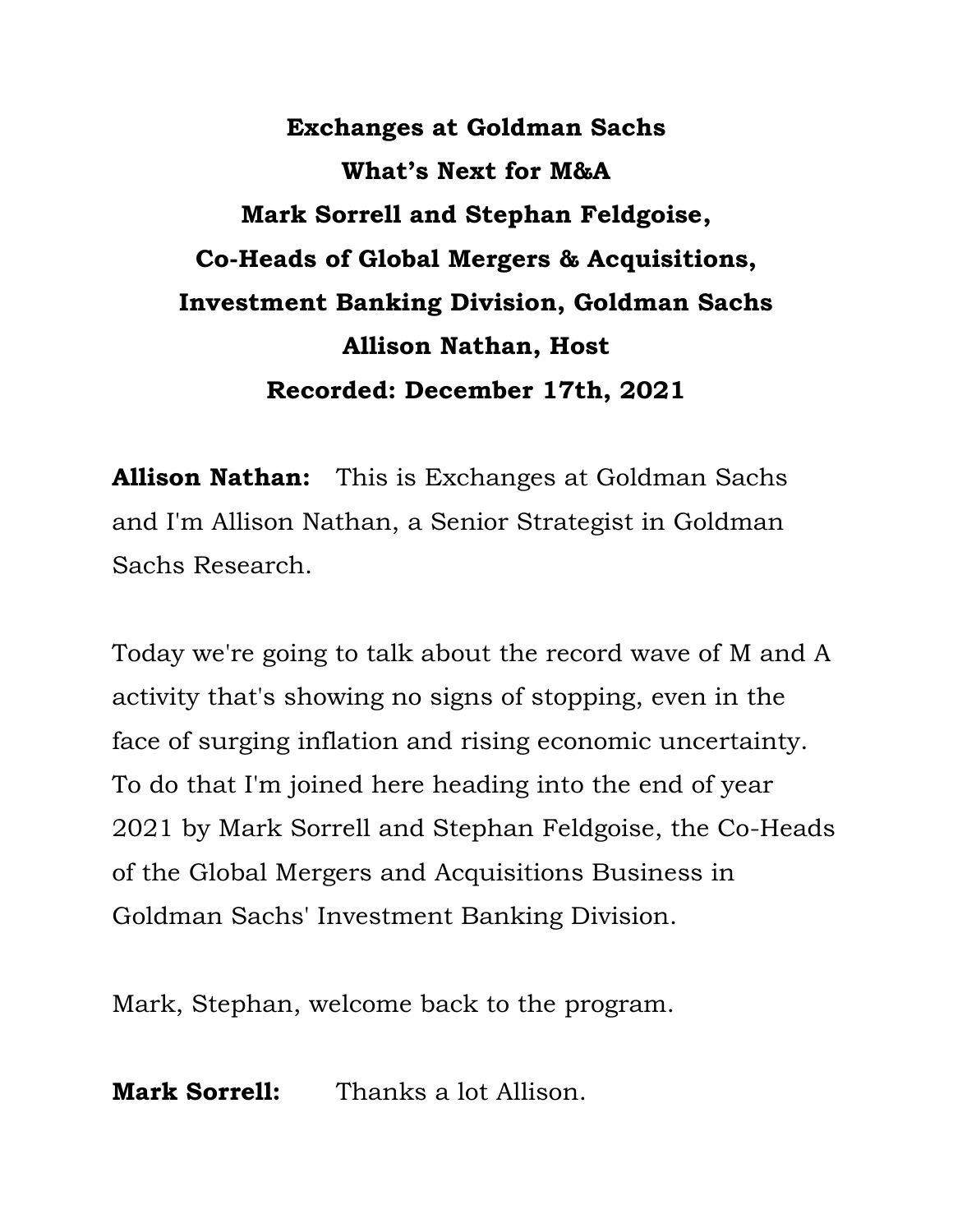**Stephan Feldgoise:** Thanks for having us.

 absolutely shattered records in 2021. Mark, can you start with the year in review? How did deal activity play out? **Allison Nathan:** By almost any measure, M and A activity

**Mark Sorrell:** So, thanks for the question, Allison. As you said, you know, it's been a remarkable year. And I think that the theme I would emphasize is really how broad and consistent activity has been. So, when you look at every region, every industry, every size of transaction, every type of transaction, it's really been a consistent surge in activity through the year.

 I think the other thing that's been unusual about this year is how consistent it's been throughout the year. Often, we have an environment where there'll be one quarter of a pause when there's a macro blip or something, a geopolitical blip or something else happens. You know, we momentum. And we see that continuing. really have had a year of real consistency and real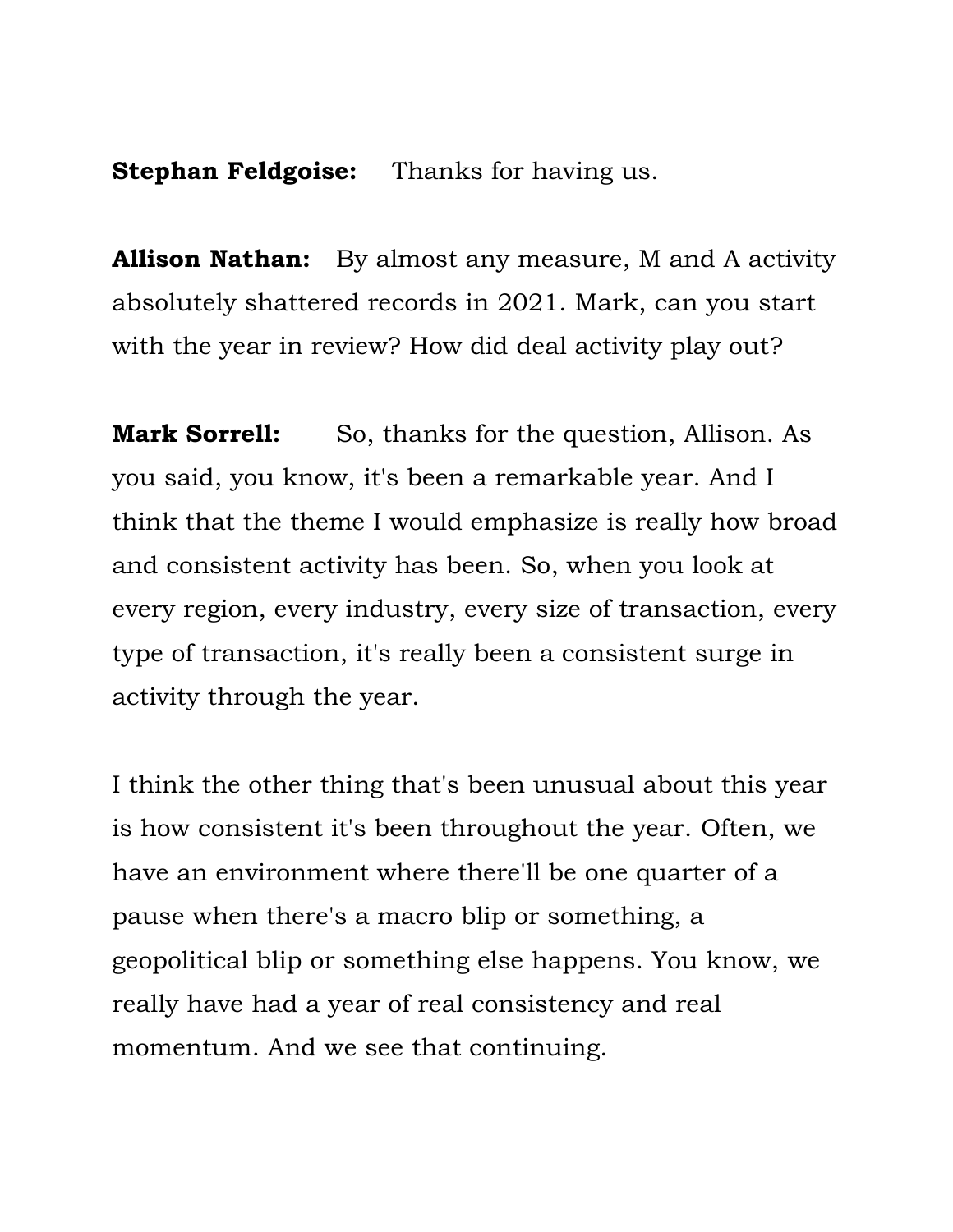So, for me, the takeaway here is real breadth and consistency of activity through the year.

 **Allison Nathan:** But we have had some blips. We've had now we're living through omicron and the related growth concerns with that. Inflation is now a key concern. You know? So, the environment does feel a bit different than the last time we spoke to you all in July about the M and A outlook. What are you hearing in boardrooms about the impact of all of this on M and A going forward? Stephan, maybe you can start.

 **Stephan Feldgoise:** You know, it's interesting, so, I was in a board meeting yesterday where this exact topic came up. And boards are concerned. Boards are asking the questions, as they should, around what is going to happen with a potential resurgence in COVID, what is going to happen with these inflation rates? I guess I would highlight a few things.

 There are certainly a few things that are highlighting that some of these risks and issues are not just cyclical and short-term. You know? You think about labor rates. Labor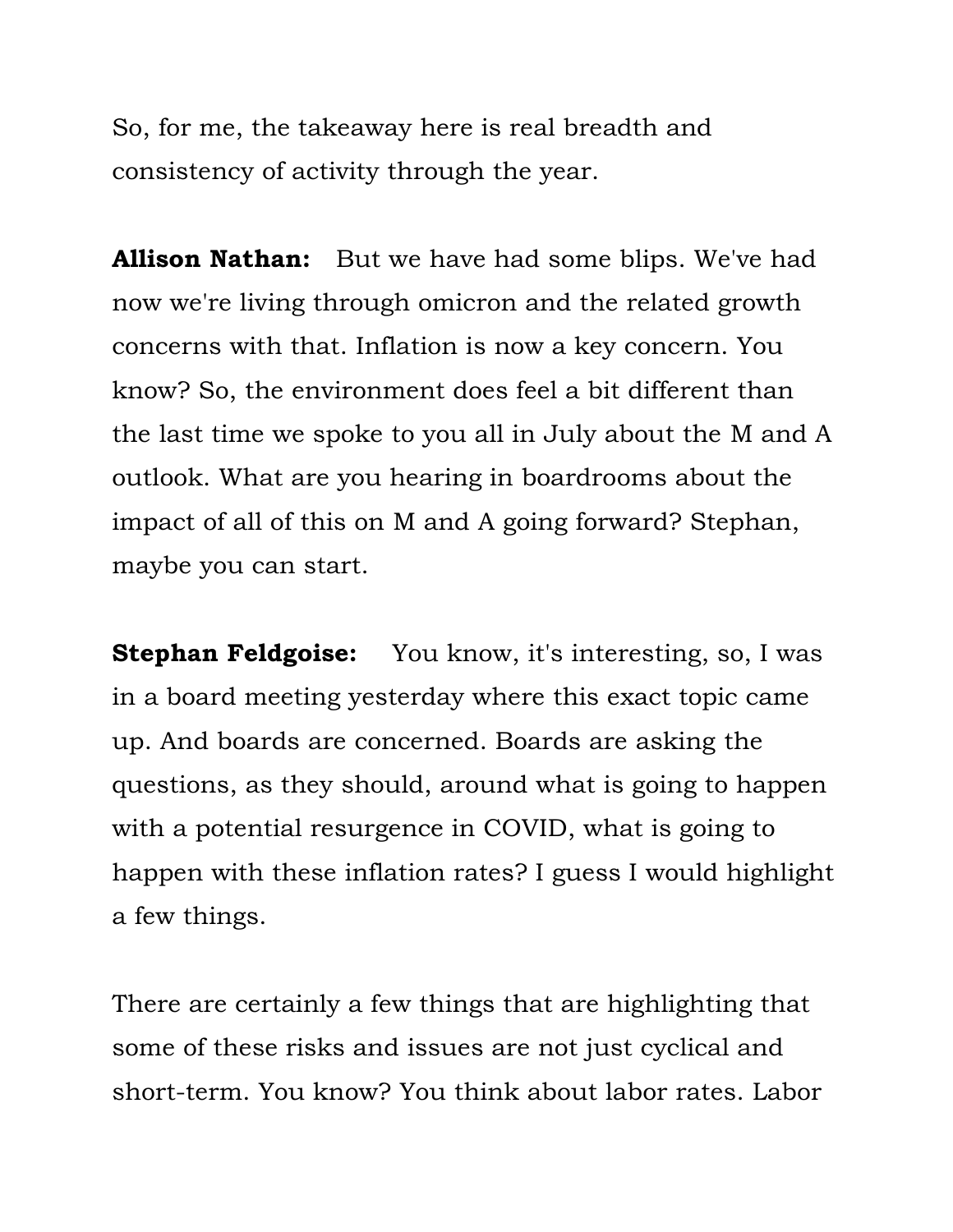rates and inflation are here to stay for quite a period of time. The demand is driving it. But boards are really looking through these issues as we have looked through COVID in its prior waves, as we have looked through global And are there things that I want to do or have wanted to do that I should do now because the window exists, and I can get them done and position me in a consolidated world to be the winner? And that's what boards are really saying. It's what do I need to do to be the winner in five, ten, 20, 50 instability to say what is my long-term strategic vision? years?

 And it's not about earning accretion day one. It's not about my leverage day one. Do I need to issue equity? Should I not do it because inflation is ramping, and my factories are running at 100 percent? It's what do I need to do to win? And that's really how boards are thinking. Which drives through a lot of these issues, which are not small, but really in the macro concept, people are thinking 50 years out.

 **Mark Sorrell:** Maybe to add one point to what Stephan said, I think that notwithstanding the issues you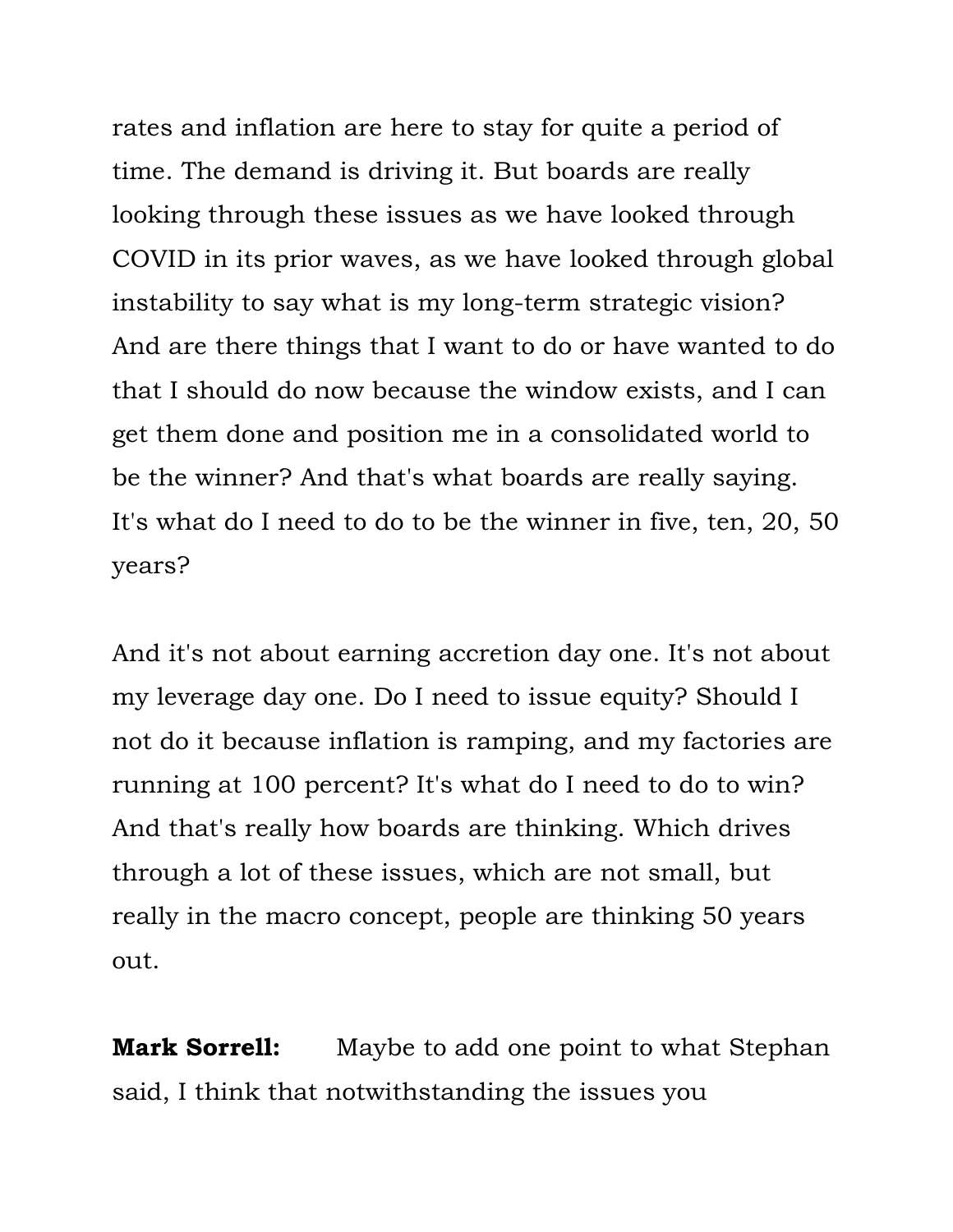highlighted, it's remarkable how clients have remained focused on moving forward and initiating strategic activity. And I think one really good recent example is we've had a period of heightened equity market volatility but a few weeks ago. Right? And clients want to move forward, action things moves through. Of course, volatility is something that clients focus on and it's a tricky issue for execution. But there is a real desire to move forward. And I think that's one of the takeaways. Clients are focused on the risks. But do want to move forward.

 **Allison Nathan:** So, with all that in mind, let's dig into small, fueled volumes in 2021. What were the catalysts driving deal volumes? Did they differ by company size? And do you expect those same factors to continue to drive the composition of deal activity. Mergers, both large and volumes in 2022?

 **Mark Sorrell:** There are clearly some common themes that we can identify that I think cut across big and small. Right? I think in the corporate boardroom there are a few things that are in many, many transactions. One is technology, whether that is offensive or defensive. Another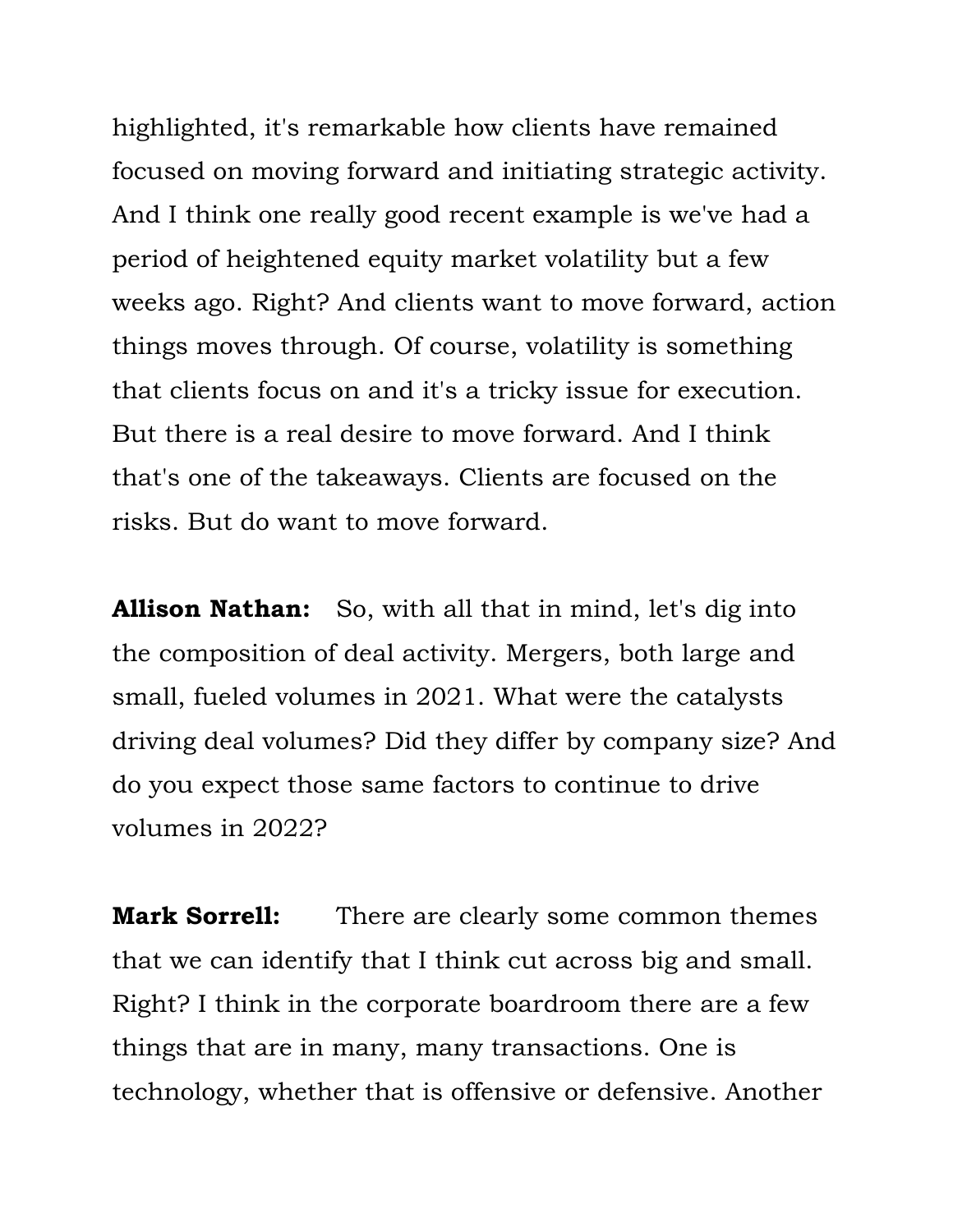is ESG, positioning portfolio for ESG themes, whether that is investing in certain areas or reducing exposure to certain areas. Another is focus. I think one of the interesting things boardroom. As a client, you have to deal with lots of issues. And how you allocate your capital has become, I think, an that? There's much more scrutiny of core versus noncore. And I think that's actually got more strong as a theme as the year goes on. And I personally think it will become even we've seen is just renewed focus on capital allocation in the even stronger boardroom topic. What's the implication of stronger.

 And so, I think between technology and growth is the point that Stephan talked about and ESG and focus, these are all themes that are driving corporate boards to make decisions as we've been talking about and move forward. So, that's one comment.

 I think in terms of size of activity, we have seen larger activity, both in the corporate side and the private capital side, in the private equity industry. So, more evidence of-- and I think it's quite possible we see a greater number of larger transactions. And I would drill into that one level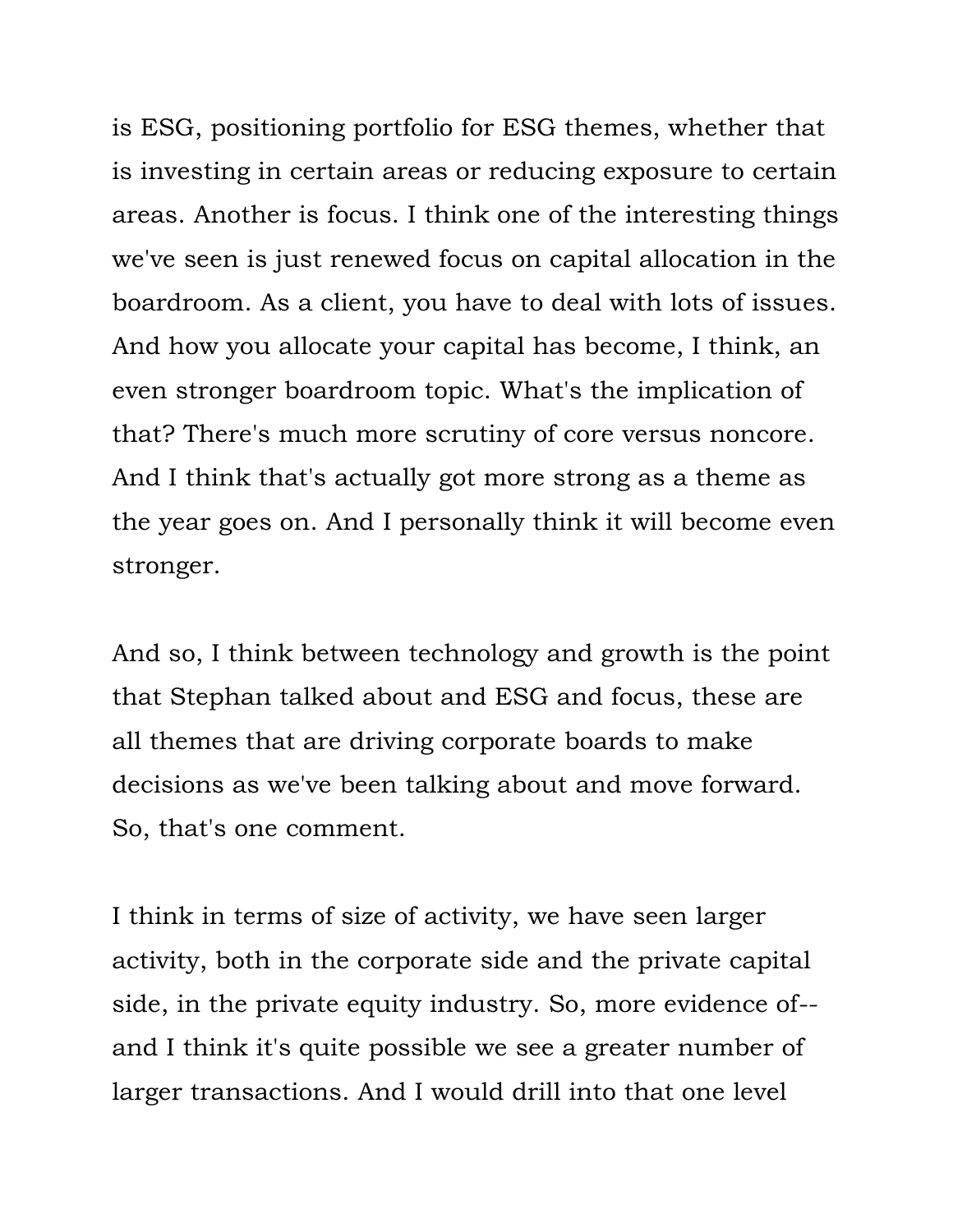talked about in July, that's the one area where we had seen less activity, which has also started picking up. But I think those themes are actually very common across all clients. down, cross border transactions as well, which as we

 **Allison Nathan:** Stephan, Mark just touched on the role that private equity is playing right now. Can you talk to us a little bit about what's driving that since it's been such a hallmark of the activity we've been seeing recently?

 **Stephan Feldgoise:** Yeah. First off, the definition of private equity has broadened dramatically. So, sovereign funds, family offices all are directly doing private equity, not just in LP type roles, but in direct, controlling investment type transactions. So, the definition of private if not the, one of the best returning asset classes in the last equity has broadened. And frankly, private equity has been 20 years.

 So, what happens? They garner more capital. How do they make money? By making investments. And so, the path to greater activity in the private equity universe is clear. The quantum is clear. Great returns garner more capital. But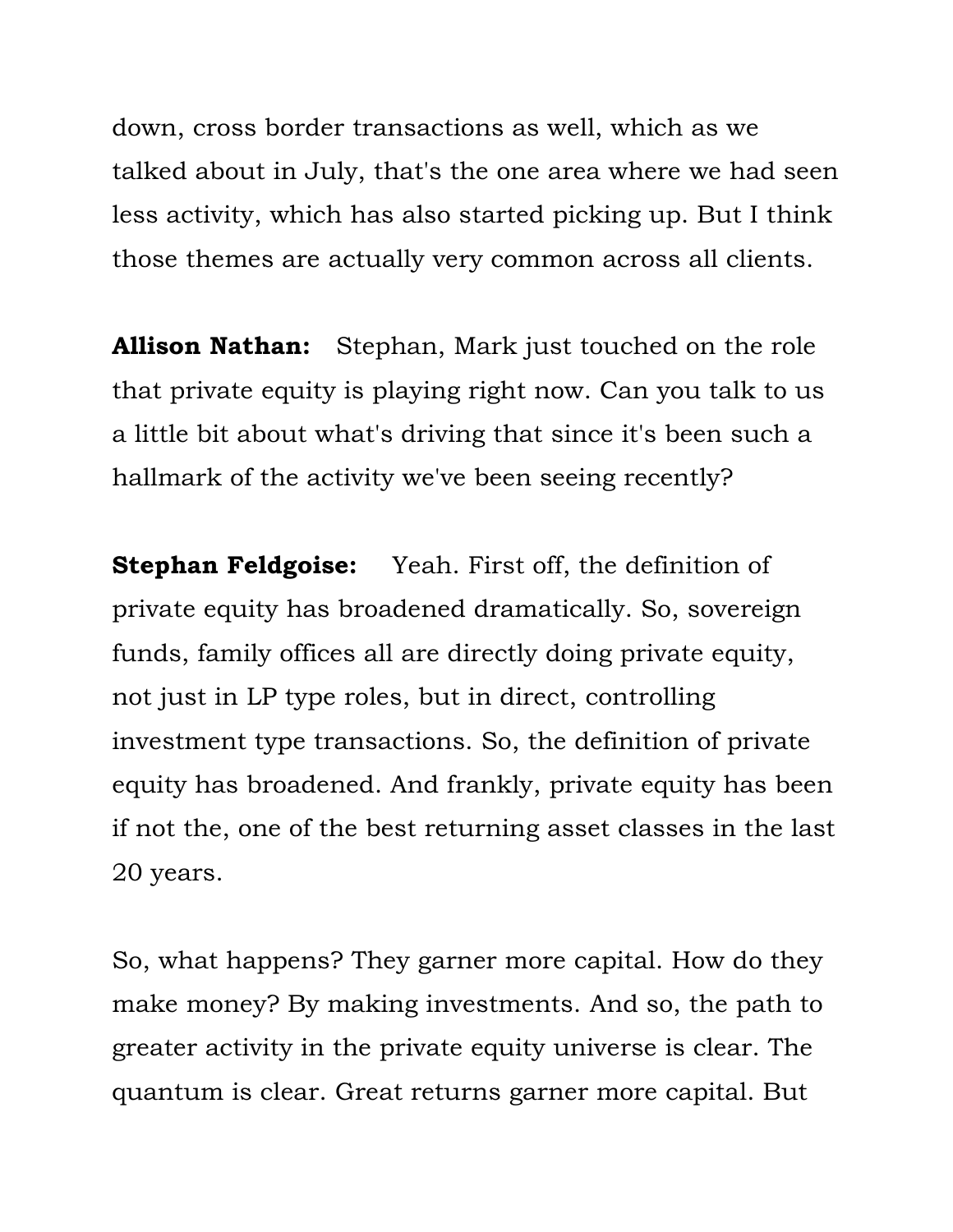additionally, the velocity at which they are executing transactions, you know, we mentioned previously think long term, think strategically, private equity knows they need to make investments to make returns. And so, their aggressiveness to enter the M and A market to put capital to work has been extraordinary. It's now, you know, somewhere mid 30s in terms of percentage of involvement in the M and A market that private equity has, again, on a broader definition of private equity. And that's only going to continue.

 The capital raised, the capital allocated towards private endowments only continues to escalate. Again, driven by the returns. And the capital market has been extremely equity by the big institutions, by the university conducive.

 **Allison Nathan:** We also saw the return of large leveraged buyout transactions. Mega LBOs are back. Mark, talk to us about some of the catalysts behind that activity.

 **Mark Sorrell:** Yeah, maybe to pick out a couple of things, I think one is fund size. So, as we've seen a whole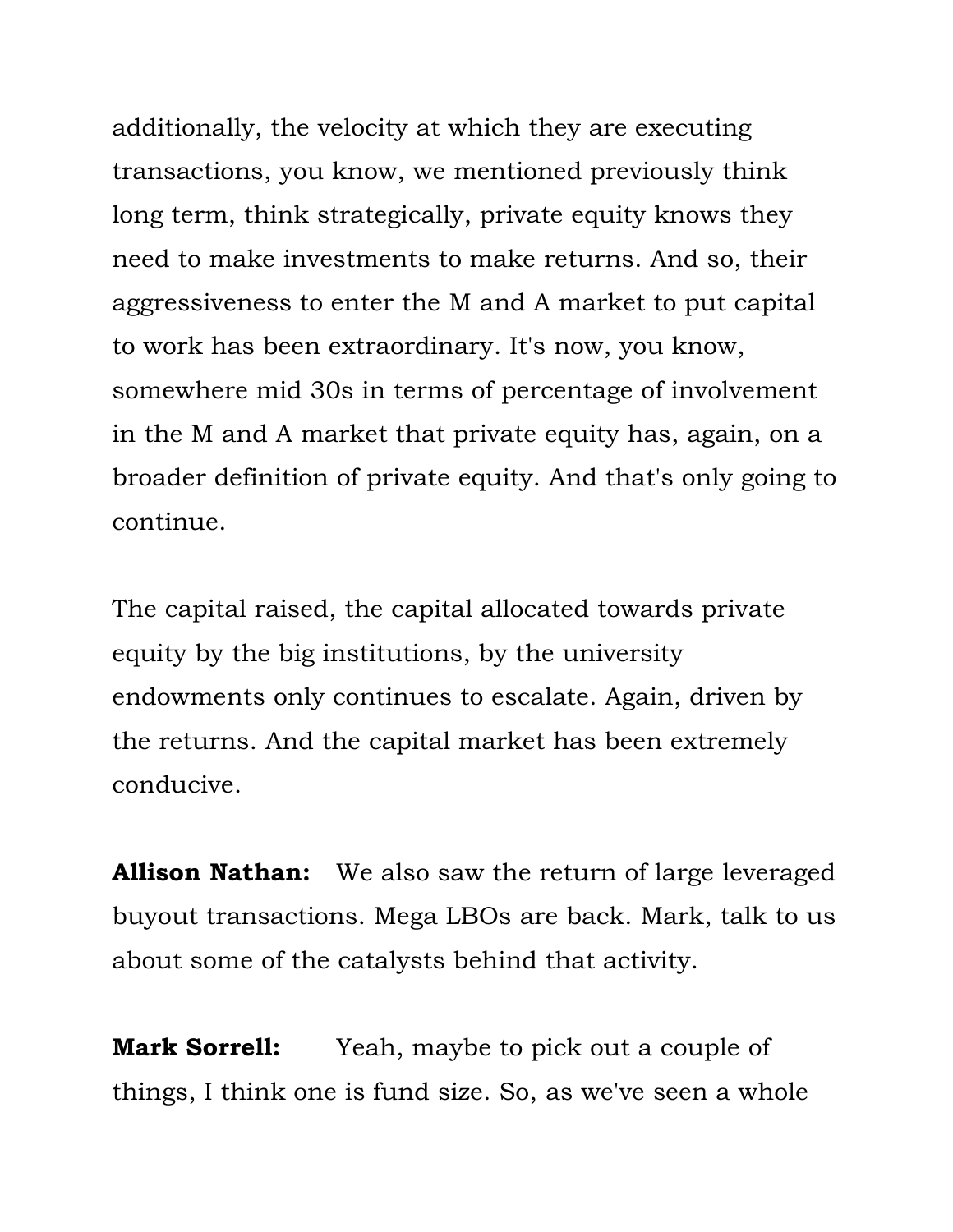bunch of funds raised by the larger private equity fund sizes grow, by definition, what can be done in terms of equity check in a single transaction grows. So, I think, one is fund size. And I think fund sizes will continue to grow. And therefore, the ability to do larger transactions will also [UNINTEL], these fund sizes are growing very rapidly. As increase.

 I think the other thing that's driving bigger activity is I think you see increasingly, and it's hard to generalize, but increasingly more open mindedness from clients, both Europe around partnering with private equity. So, it's not just necessarily 100 percent transactions. You know, for example, you see more rollover transactions where the seller is rolling into the structure. Or more partnership transactions. And so, this sort of partnership between private capital and companies is, I think, an increasing feature of larger deals. public companies and private companies, particularly in

 And I think, final comment, why is this happening? I think why it's happening is a bit what we were talking about a minute ago. What companies are trying to deal with at the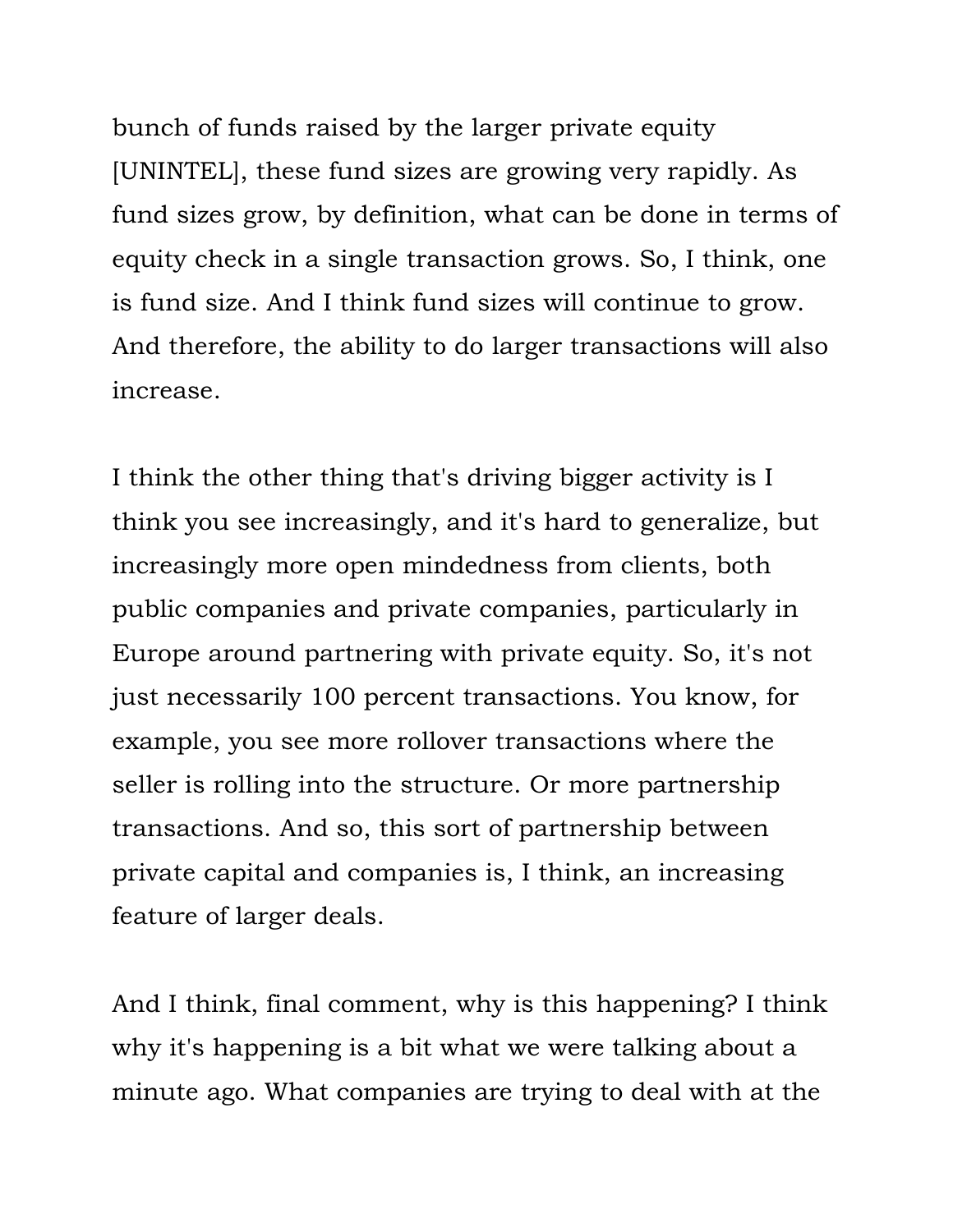moment: technology, ESG, focus, capital allocation, some of these things, you know, private equity can be a very effective partner in addressing some of these issues in many situations. So, I think it is also a reflection of the reality of the world and the challenges of the world and the topics that need to be addressed.

 **Allison Nathan:** We spoke a couple minutes ago about the recent market volatility. But at the end of the day, we've had rising stock markets in general in 2021, valuations are quite high. What are these high multiples doing in terms of changing deal structuring? How are they having an impact?

 **Stephan Feldgoise:** When you think about high valuations, the first thing that comes to mind is should folks be using equity more in transactions? Use your high valued equity to accomplish what you want to accomplish. So, that's number one.

 Number two, though, is that interest rates on debt still but near historic lows. So, the efficiency and the cost to remain near historic lows. Maybe not as low as they were,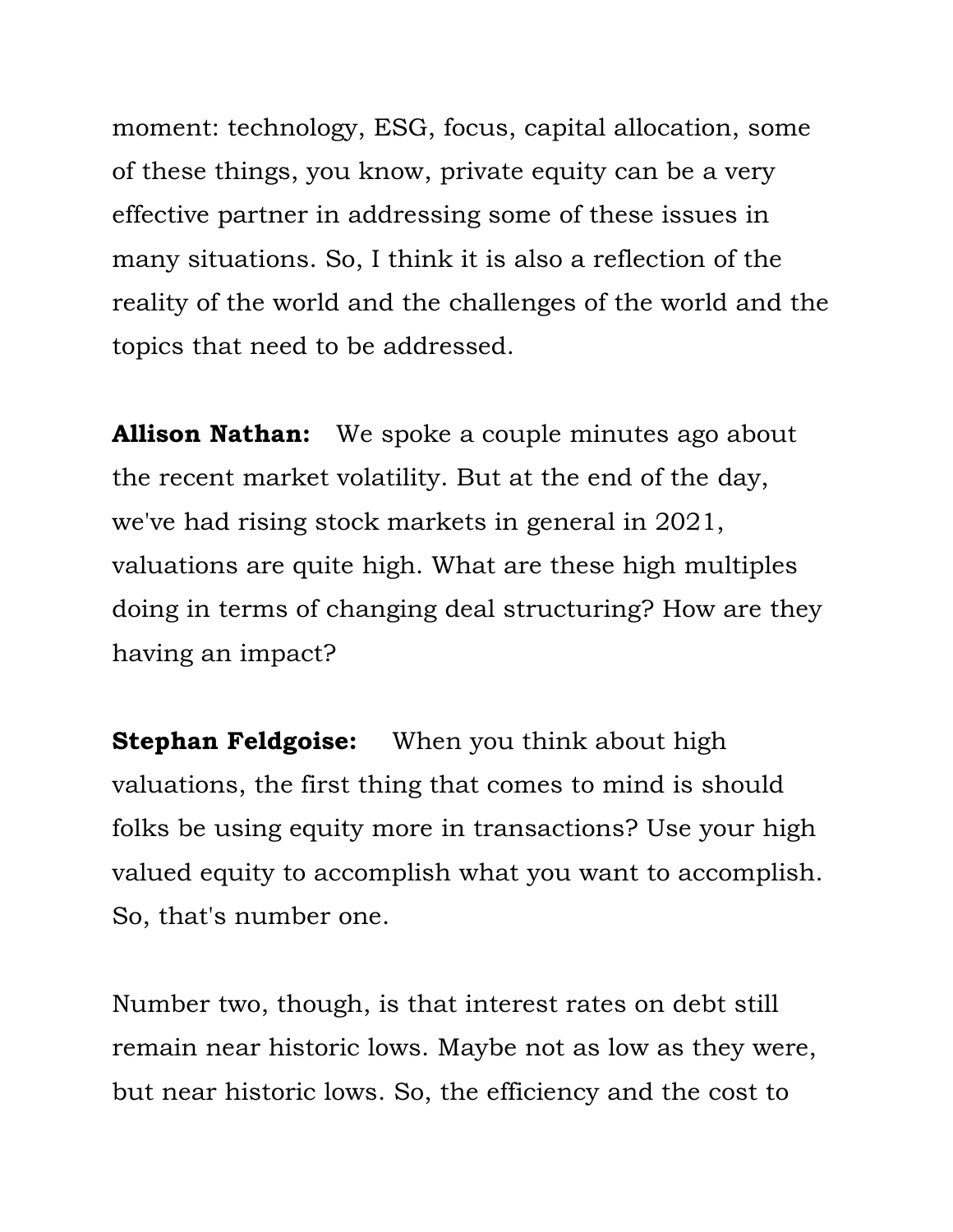debt is still extremely attractive as well.

 The other thing I would focus on is one might say if multiples are so high, wouldn't that quell activity? Wouldn't buyers be concerned about paying such high multiples? But when you're trading at a high multiple, then you're looking at a business with a high multiple. Again, it shifts you towards using stock. But again, people are focused on are continuing to reward the strategic activity. It's not about did you pay one or two multiple turns too high. It's, are you going to be, again, the long-term winner? And that's what is driving stock prices. That's what intact repositioning. It's not, and we can see it on deal announcements, the first either criticism or comment from the market is not, "What's the return on invest to capital of that investment?" It's "Was that a good strategic move? And was the valuation reasonable in that context?" Not in the context of was it 4 percent or 7 percent or 10 percent or 12 the strategic positioning and, most importantly, investors institutional investors are applauding, this strategic percent return on invest to capital.

Now, markets shift. And at times, the markets are more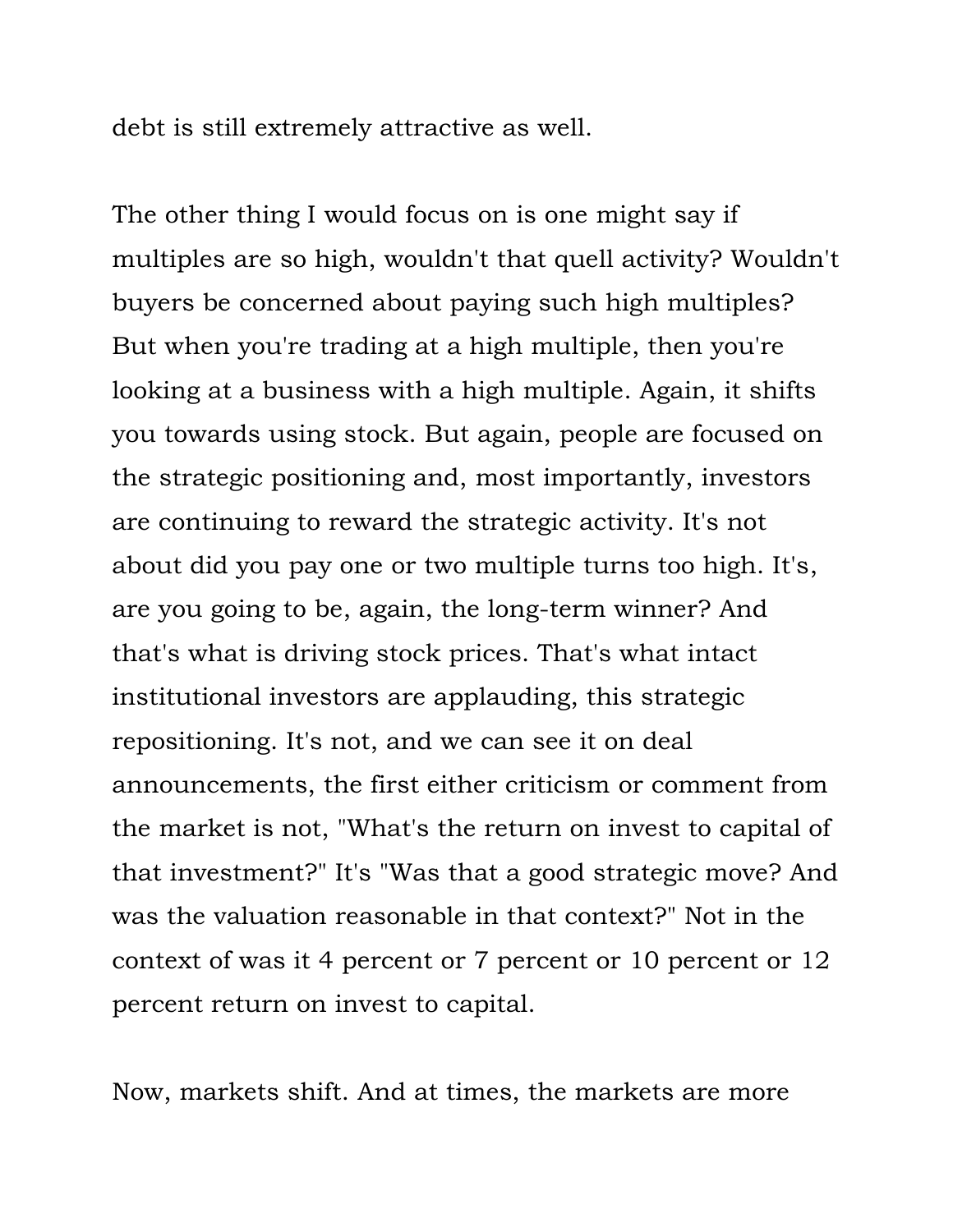an impact on how boards think about M and A. But in a high multiple market, what we're seeing is people are still motivated by doing transactions that their shareholders are supporting. And right now, shareholders are supporting the strategic activity versus hyper focused on whether the multiple is one or two turns right. focused on returns on capital. And then that obviously has

 **Allison Nathan:** So, we've talked about strategic transformation being a key driver of deal activity in 2021. But activist investors were also a driving force behind much of the activity we've seen. What's driving that? And what are the implications for companies and shareholders?

**Mark Sorrell:** So, I think, Allison, your right. When we talked in July, I think we talked about how activism generally had returned to pre-pandemic kind of levels, back to 2019 levels. Sitting here today, they're absolutely above pre-pandemic levels. So, we've seen momentum continue to build in the last few months. That's number one.

 The second thing is we've seen activists attacking and focusing on larger companies in the past few months. So, I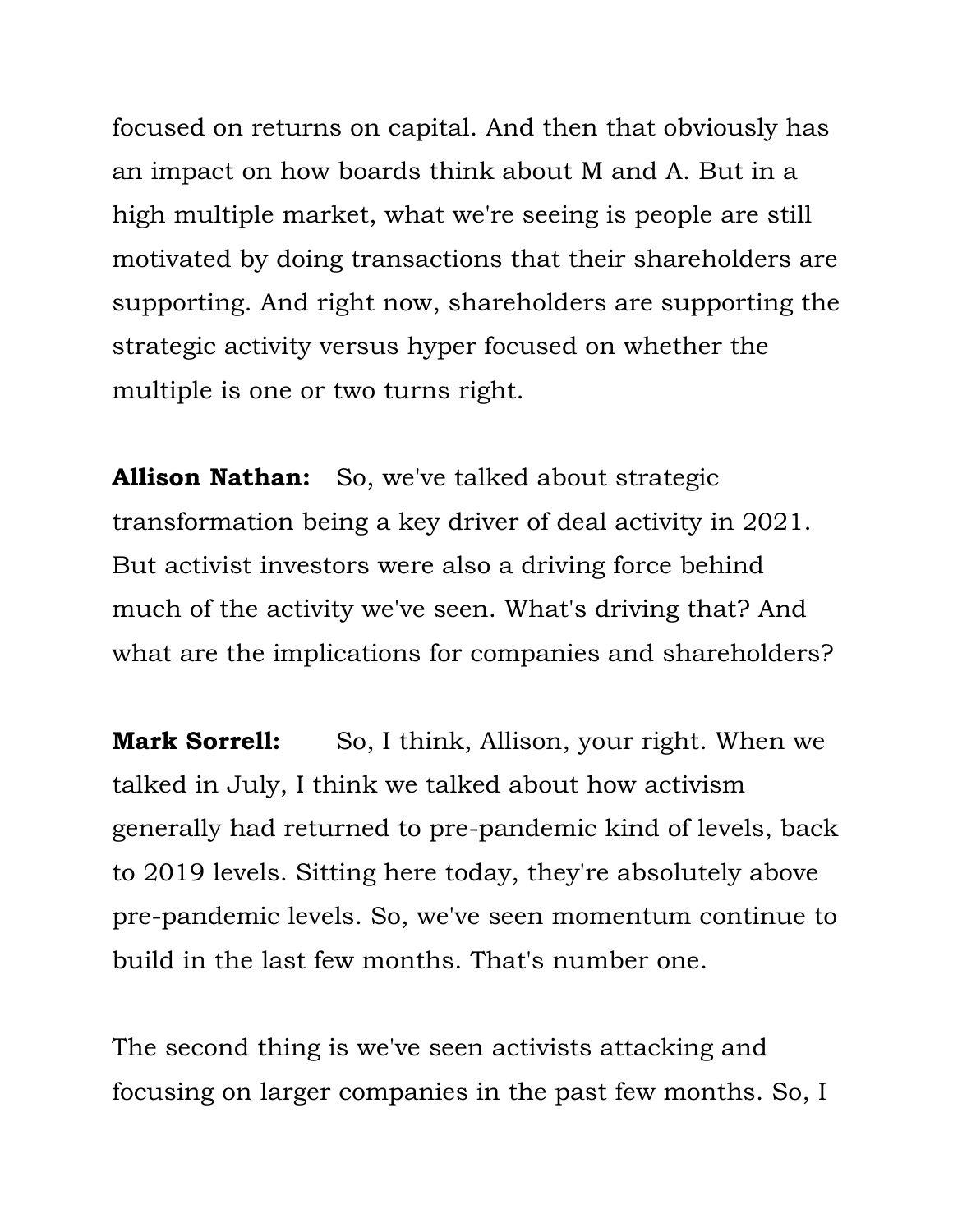think what's interesting is you've had more activity and more large cap activity.

 I think what's driving it, which was the second part of your question, it's very difficult to generalize. Every case is specific. If there was one theme I would pick out, it's around portfolio and valuation in the market. And I think the one thing that we've seen is where activists are able to identify a gap in valuation between the share price and the intrinsic value of the company, and they see that gap widen, if it's a very large company where they can trade in and out easily, that's a place we've seen a lot of activist focus. And their approach is to identify that value gap, first of all, and then to propose actions to address the value gap. Often which have an aspect of portfolio-- you know, splitting the company, selling a business, changing a strategy, et cetera. So, that would be, I think, the theme very much around portfolio.

 I think, you know, to make a comment around Europe. Post summer we have seen one mega cap campaign launched every two weeks in Europe. Which is an extraordinary level of activity when you consider the last 12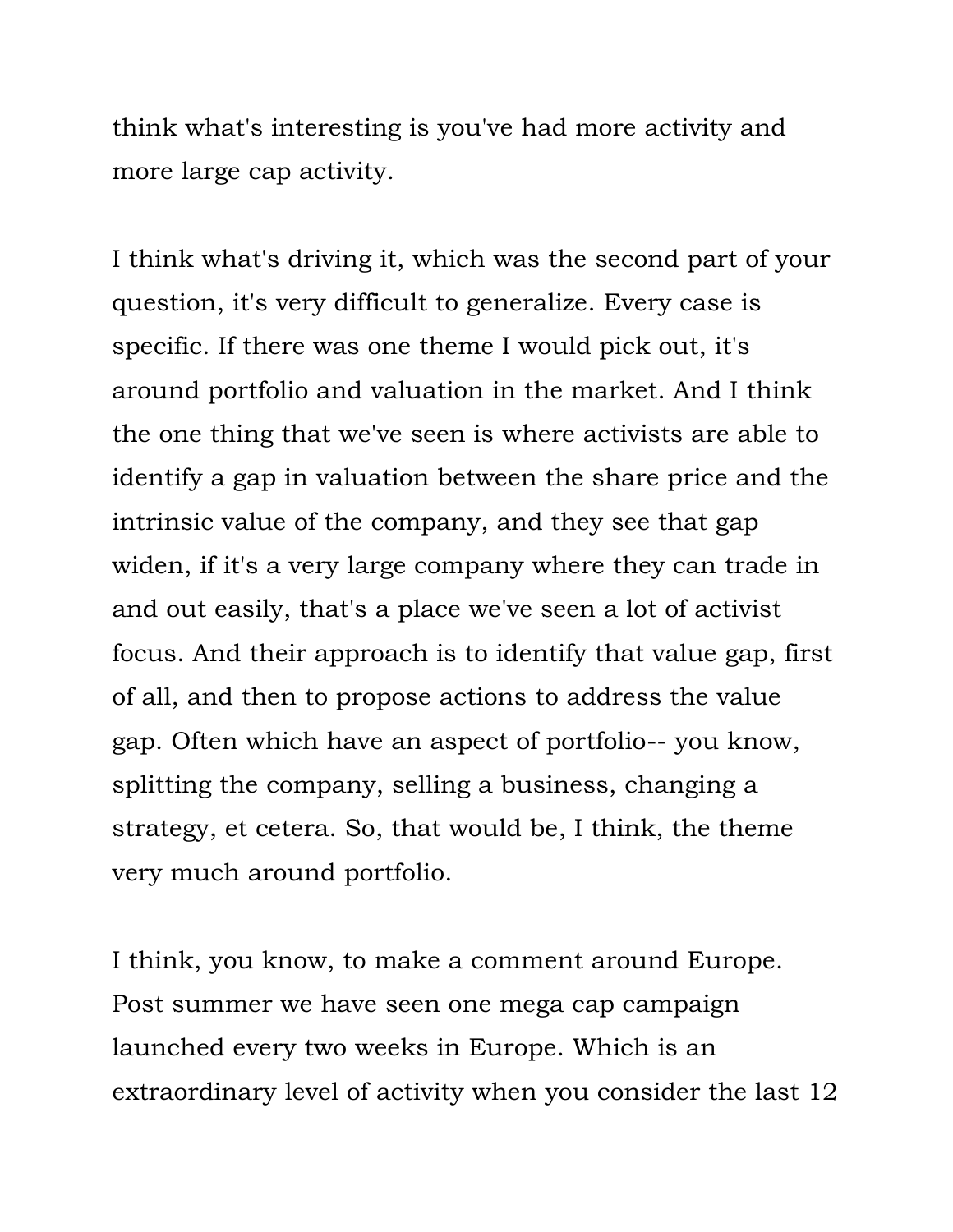months. So, I think this is very, very much a theme. And it's very, very much on the mind of the corporate boardroom all around the world.

 **Allison Nathan:** Stephan, you mentioned a moment ago the role that low interest rates are playing in all this. But the low-cost funding environment may be nearing an end if the Fed raises rates as is generally expected. As we certainly expect here at Goldman Sachs. What does that mean for the pace of deal making?

 **Stephan Feldgoise:** It's one of many considerations when companies think about transactions. They think about, obviously, earnings accretion and the cost of debt certainly impacts that. It certainly impacts private equity as private equity thinks about returns. And obviously, they operate in a more leveraged environment than traditional corporates.

 That being said, we're still at relative historical lows. Even if we move to a degree, we're at relative historical lows. But inflation is something we're all very focused on. And again, there's what the Fed does. But there's what also the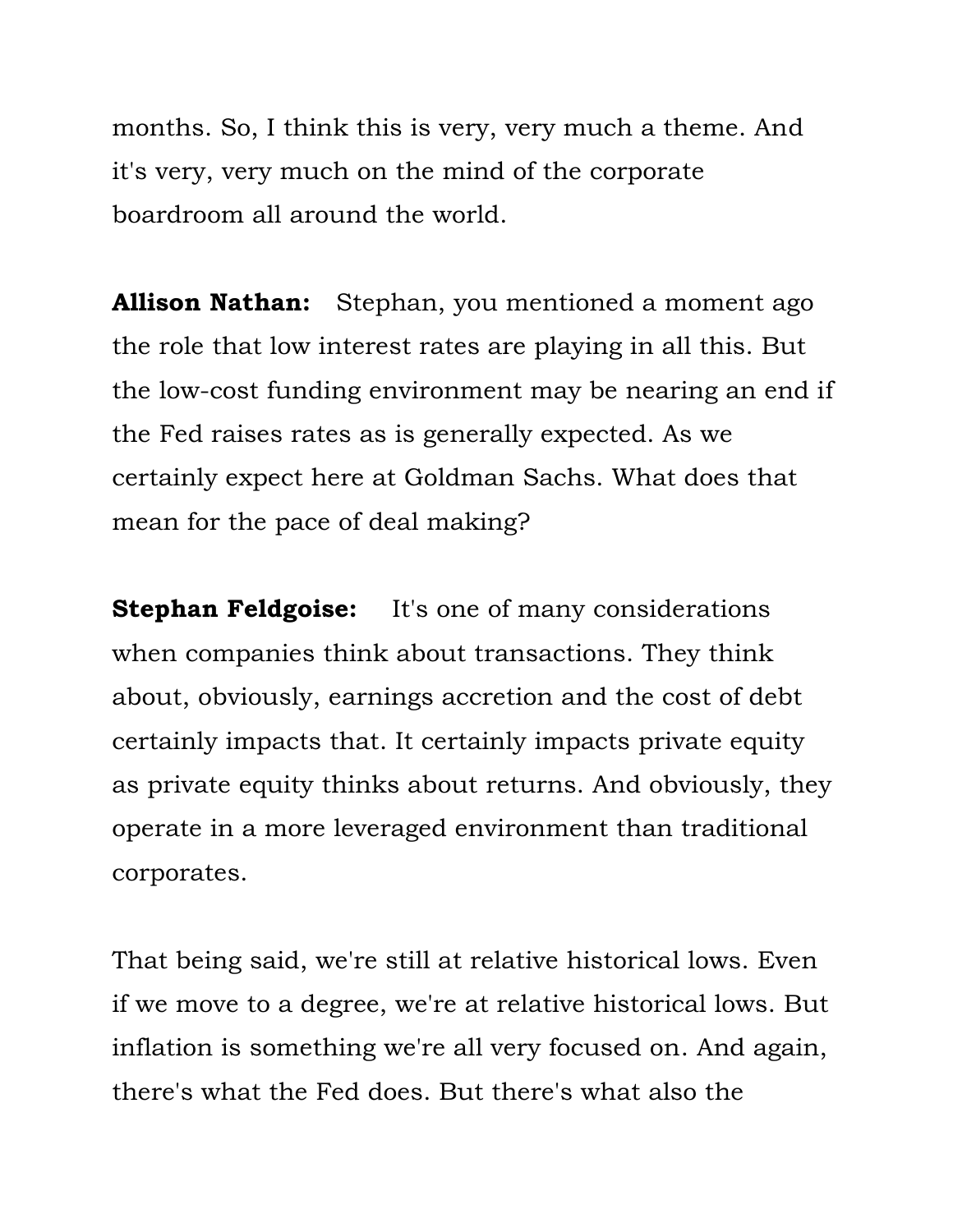markets do. And the markets really drive what investors will pay for a given risk characterization piece of debt.

 And so, when you think about corporate earnings and you think about growth, you think about the demand that we're seeing, that remains incredibly strong. Yes, it drives inflation. But again, debt investors think about the risk profile of the debt that they're buying for a given corporation. Yes, the Fed has an impact on that. But really, it comes down to perception of risk and do investors demand a higher rate of return for the debt that they're providing to various situations that drives the cost of debt?

 Again, the Fed provides base rates that obviously impact things. But again, the risk quantum is what drives how much of a premium to the risk-free rate, so to speak, debt investors will acquire.

 So, will it have an impact? Certainly. But I think we're still at such relative historic lows, even with some degree of a move, that I don't see it quelling deal activity. Maybe it might affect certain situations. But again, it's one of many things that I think boards and certainly private equity will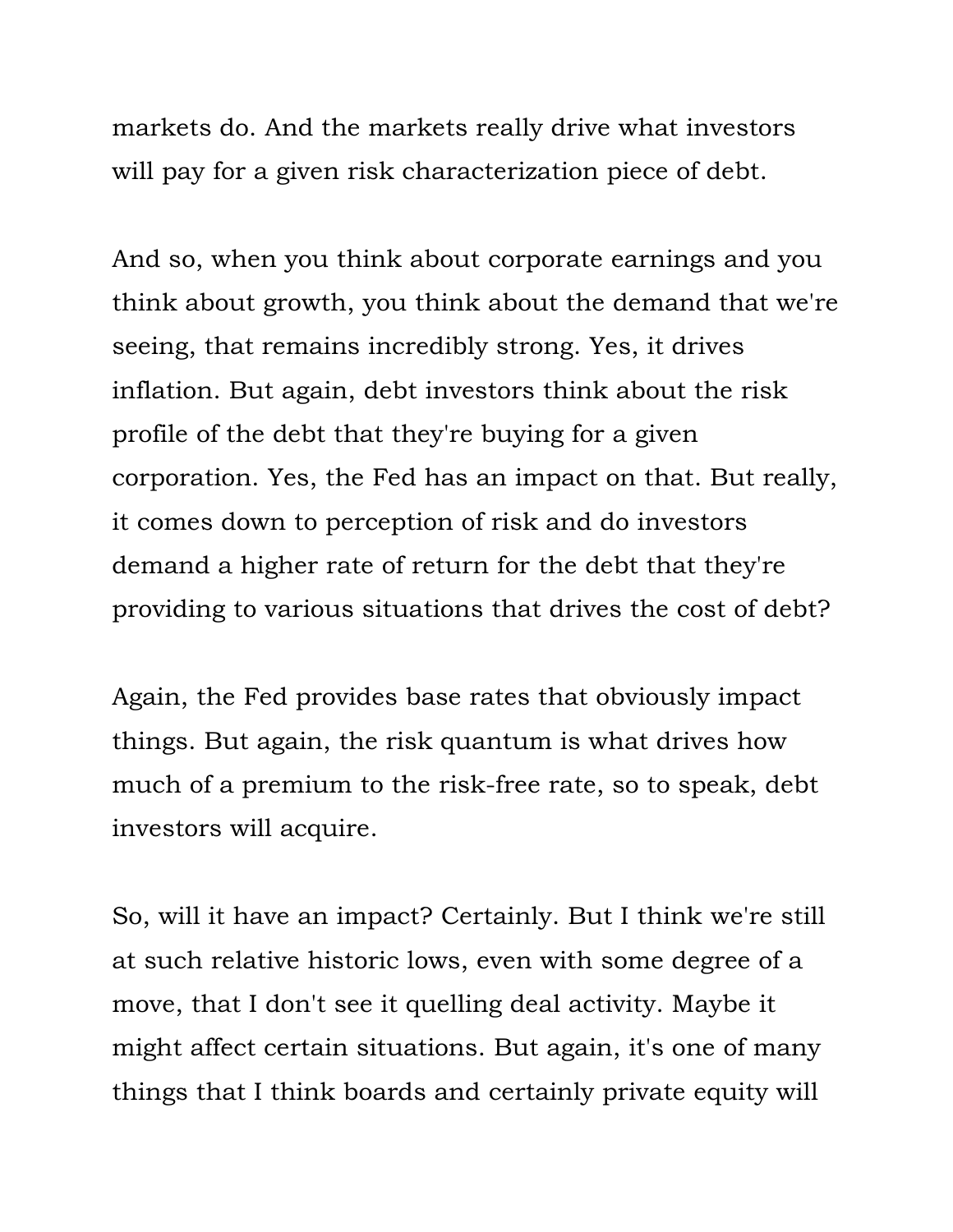look through.

 **Allison Nathan:** Mark, you mentioned the pace of cross border M and A slowing a bit. Can you give us a little bit limitations and shifting regulatory and legislative landscapes globally. So, how have we seen that pace change? And what do you expect to see in 2022? more detail around that? We've obviously seen travel

**Mark Sorrell:** So, I think you're your right, Allison. We have really seen this was the one part of activity that I think was subdued for a long period of time for obvious reasons. Post summer we really saw a surge in cross border activity. And you know, the post summer was one of the most active periods in history for cross border M and A.

 I think that when we talk about cross border, there is cross border within a region. And then there's obviously, if you like, the most interesting part of market that's sort of sensitive to the ability to travel, which is transatlantic. And I think that when the travel restrictions in the US were loosened in November, that has been another big impetus for European clients to look more actively and participate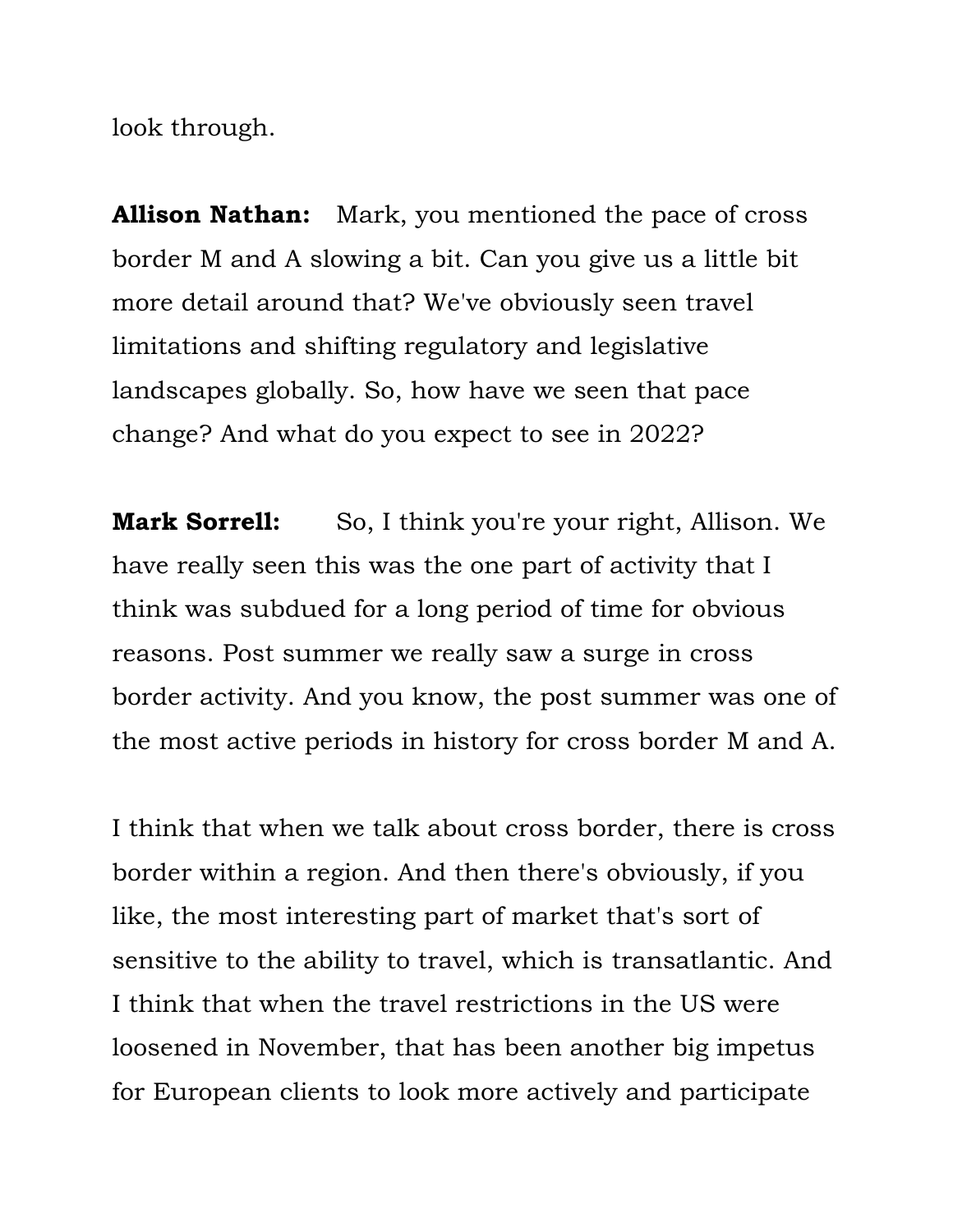more actively on situations in the US and vice versa.

 It's a very practical point-- and I think from my own experience of advising clients, European clients looking at transactions in the US, the travel restrictions were a very significant constraint on the ability to execute and be competitive. So, we're in a very competitive market where every little margin or difference can really count towards the outcome. And the inability to get key executives easily in and out of the US was an issue in a number of situations I worked on that made it that incrementally a little bit more challenging.

 So, I think with the loosening of that, I see much more activity. And we could well see the return of large cross border. So, I think we're very optimistic about that.

 Of course, if there were new travel restrictions, particularly in the US, that would be a significant dampener.

 **Allison Nathan:** Stephan, we barely can have a conversation these days without talking about the digital transformation of companies across sectors. Such an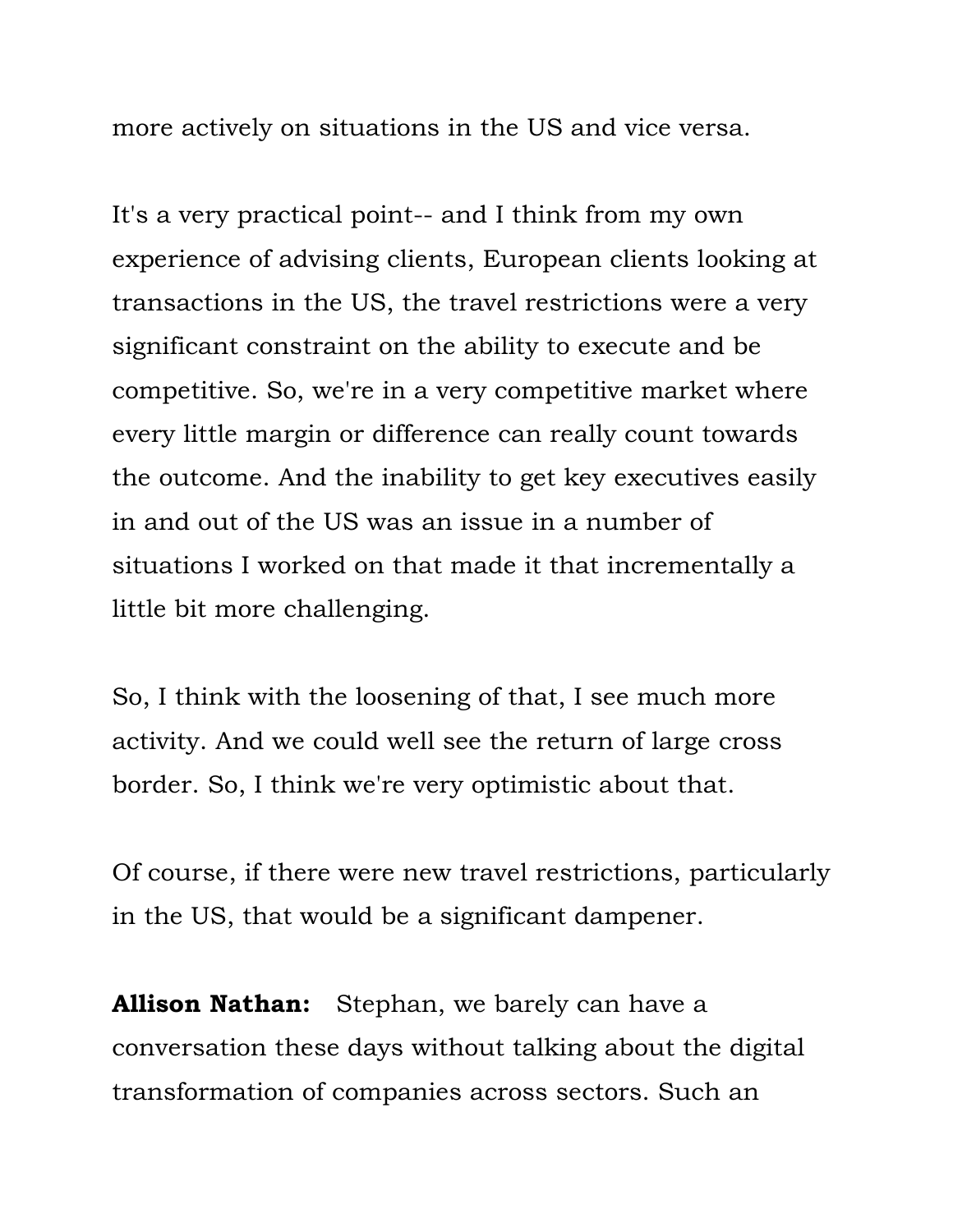important theme. How has the prevalence of technology changed not only the way deals are conducted, but the pace of the transactions you've been seeing and expect to see?

 **Stephan Feldgoise:** I think data digital technology is pervasive in everything we're doing. It's pervasive in recording this podcast. It's pervasive in the implementation technology of corporations. It's effective in driving transactions and how you execute transactions.

 COVID has only accelerated that. It's forced people to embrace technology in ways that we thought would take many more years. But have now happened, you know, with relative immediacy. And that's impacting how boards think. It's impacting how boards think about something they may have thought about facing. Let's talk about the electrification of vehicles. It might have been a 20- or 30- year timeline. It's now a five-year timeline. Or even faster. And so, it's incredibly pervasive.

 Look, many people are still remote. So, executing transactions is still largely done digitally and on Zoom calls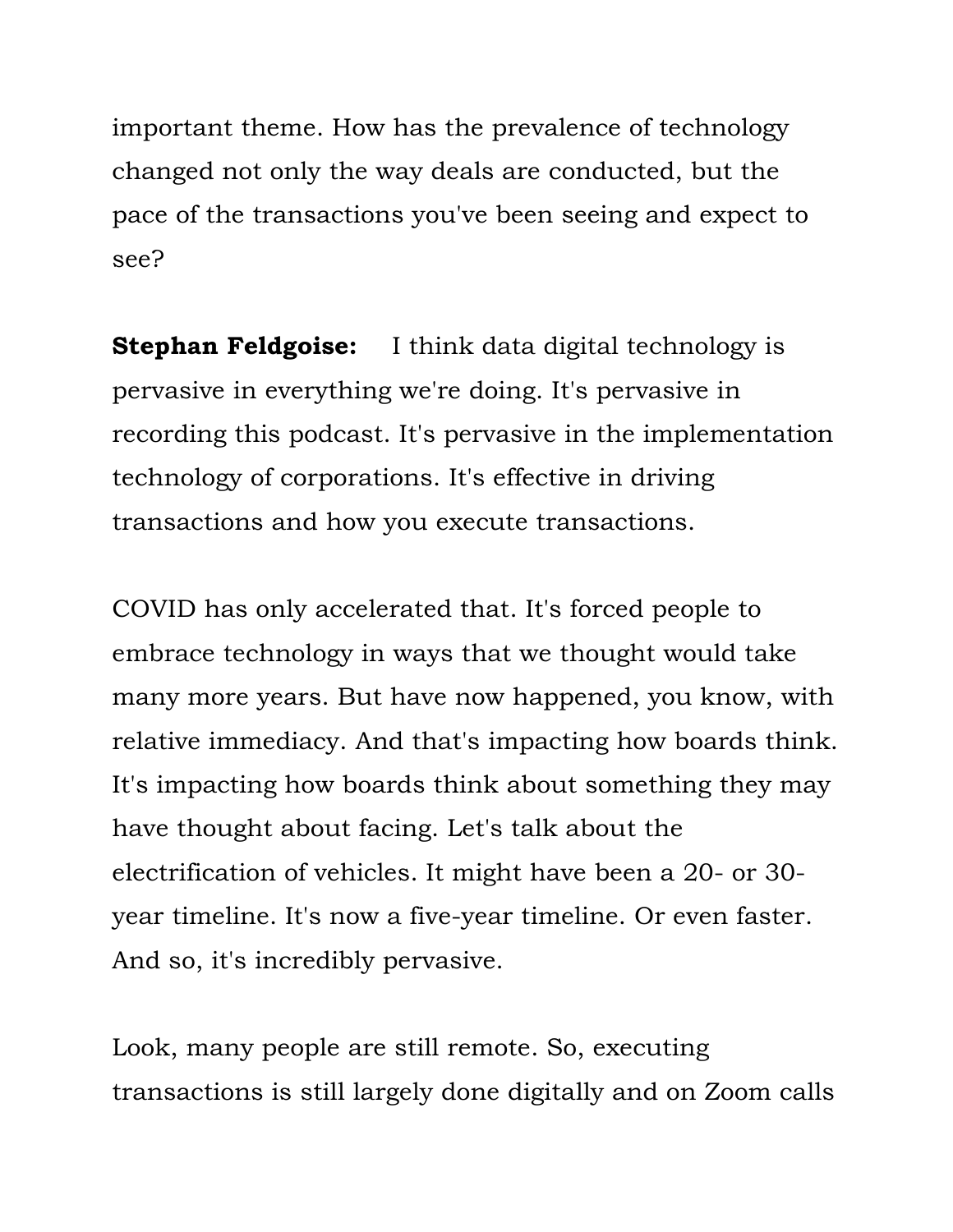and digital recordings like we're doing today. Presentations of businesses for management presentations. Many of those things are here to stay.

 And so, the timeline to executing transactions has gotten shorter. And that's something that Mark and I have spent a lot of time thinking about is the velocity at which you execute a merger transaction, you need to staff differently. You need to think differently. You need to advise differently. And so, that's really become pervasive in how we think about, not just the deals that are happening, but how do you do the deals? What's driving the deals? How are boards that operated in one paradigm of thinking about technology and digitization into the new paradigm?

 **Allison Nathan:** So, hearing everything that you guys have said, lots of momentum, reasons to be optimistic about the M and A outlook in 2022. But what are some of the risks that you're both watching that could affect CEO confidence in doing M and A deals and just the pace and number of transactions we see next year?

**Mark Sorrell:** So, for me, the number one would be the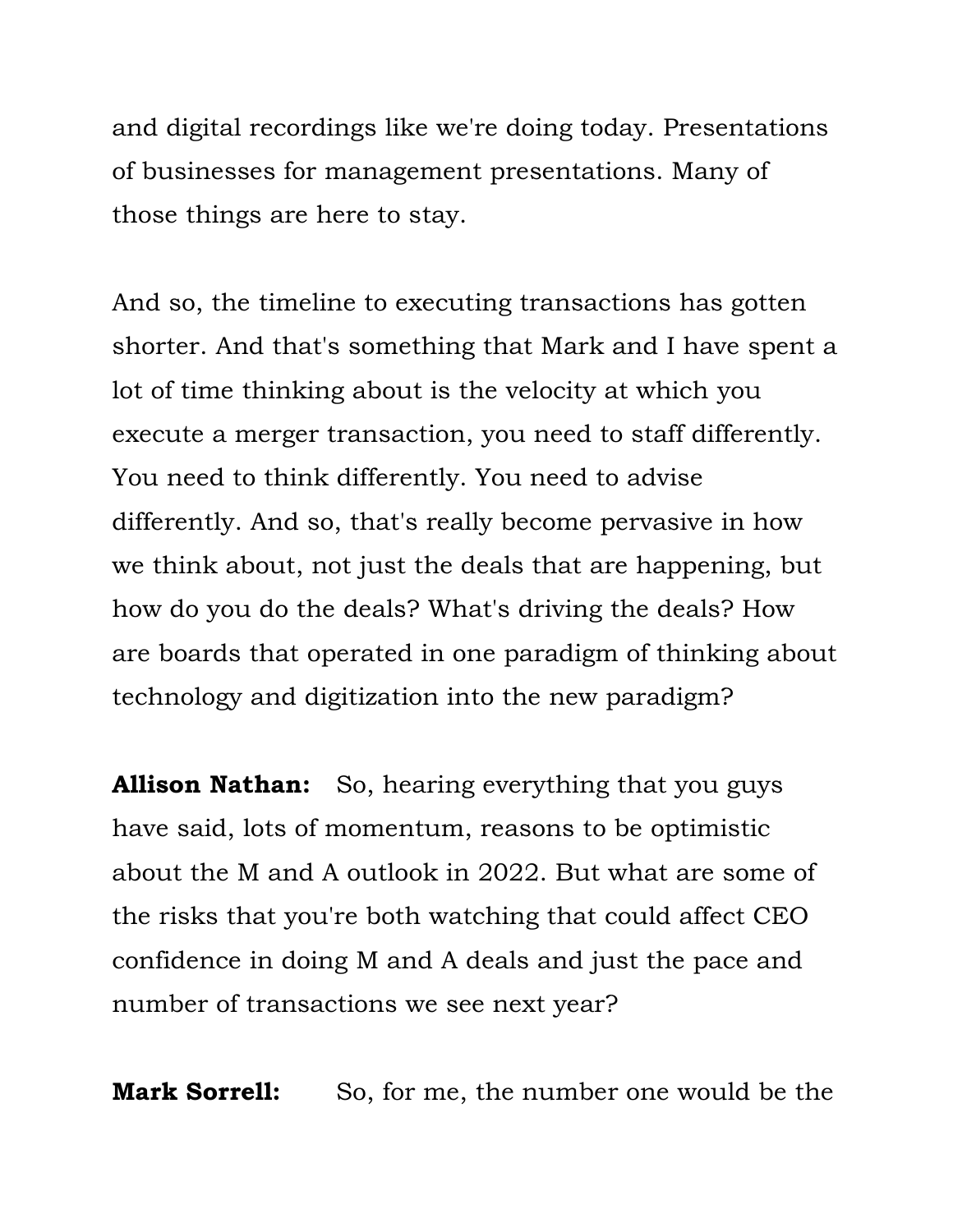growth outlook. Our own economists are optimistic on world economic growth. But clearly the resurgence of the pandemic is going to impact growth to some extent. Maybe only in Q1. We have to wait and see. So, I think growth and the impact of the pandemic on growth, I would say, is my number one.

 I think equity market volatility, I mentioned before, is a key risk. M and A is harder to execute in a volatile market environment for obvious reasons. And so, I think volatility is a very important factor.

 And then the third thing I would just mention, because we've talked about it last time, is the regulatory environment. The regulatory environment around the the world. And that is something that we need to continue to watch. It clearly impacts some sectors more than others. So, I think that is another point. I would note on that particular point, so far, I think there is no evidence that that is impacting overall levels of activity. It might be impacting the type of transactions that are getting done. But in terms of the overall level of activity, I would say it's world. Government scrutiny around transactions around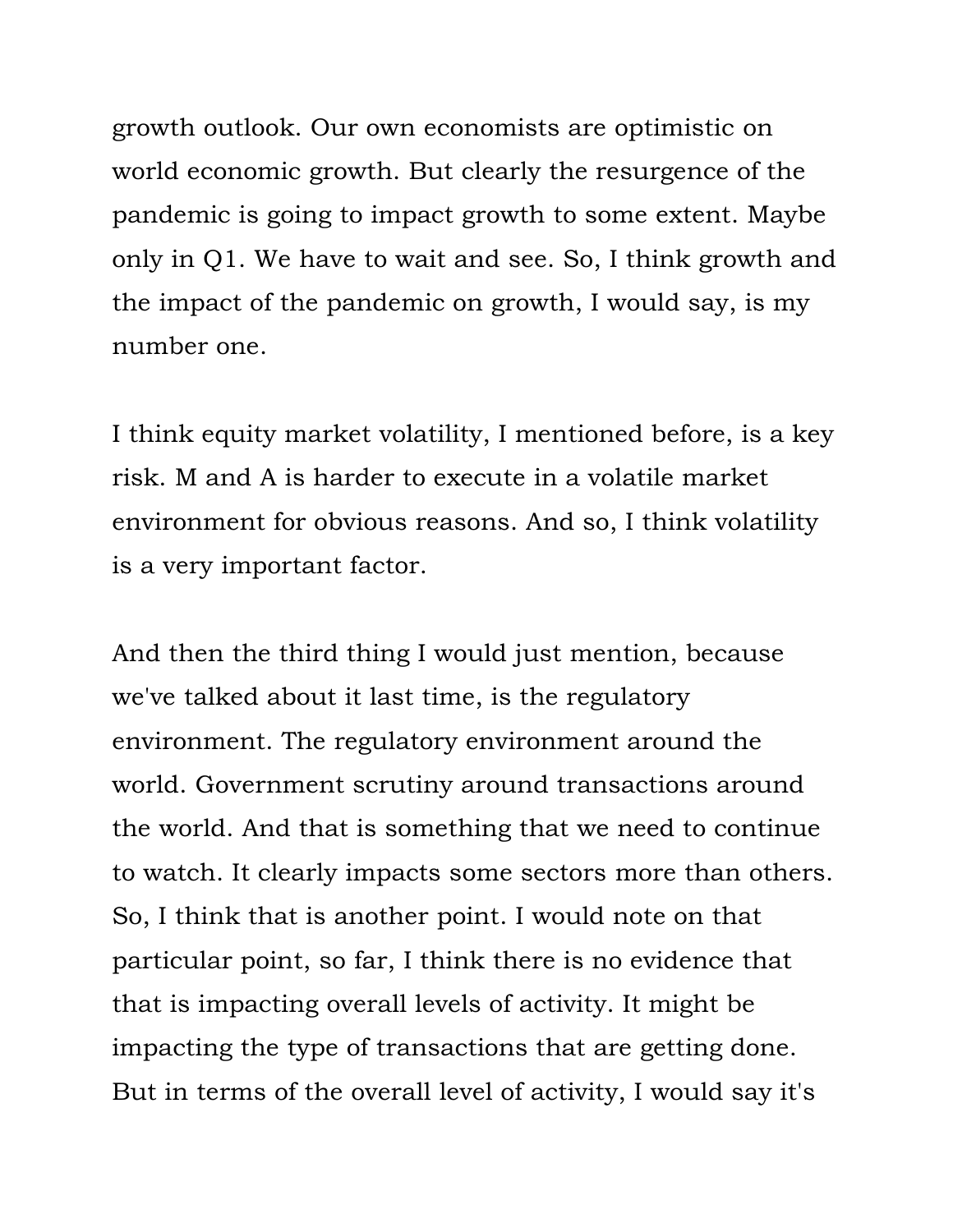not impacting it. But that's another one to watch. So, those three things.

**Allison Nathan:** Stephan, anything to add?

 **Stephan Feldgoise:** Yeah, look, I think the world is incredibly connected still. COVID make it feel given the lack of travel, that we're disentangled to a greater deal. But we're not. What happens in Europe massively impacts the US. What happens in Asia massively impacts Europe. And the connectivity is still extraordinary.

 And so, I worry about Goldman's stability. I worry about international relations. I worry about domestic unrest as well across various countries around the world. Polarization. Political polarization, obviously, has an impact just on confidence. And confidence drives transactions.

 There's one thing we can look across interest rates, you can look at equity markets, CEO confidence is the number one driver of M and A markets because it involves companies taking risks that they don't have in their normal operating business. And you have to have confidence in the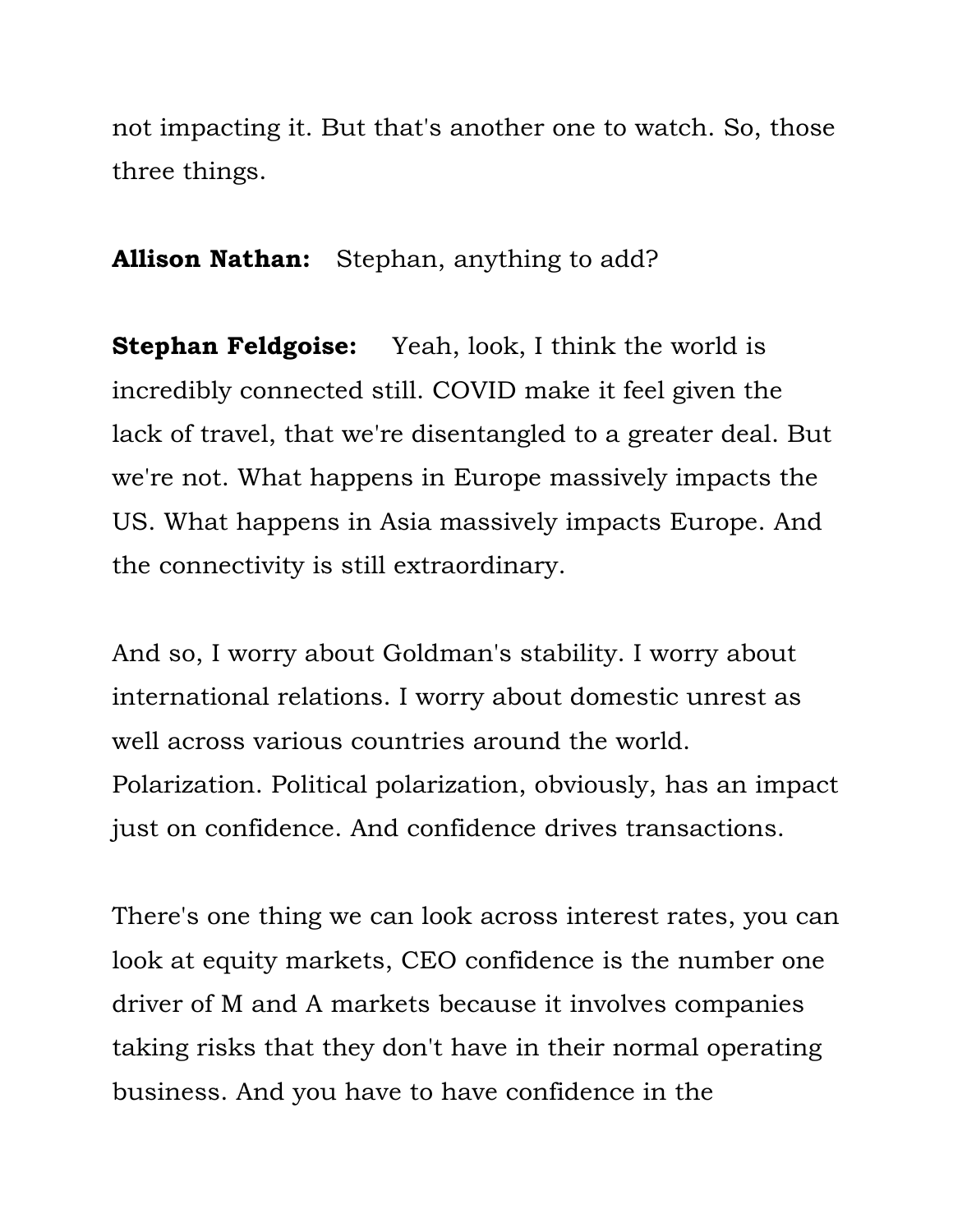boardroom, and you have to have confidence in the executive office to do that. So, I worry about that.

 But you know, certainly all the indicators now remain very strong. Our boards and CEOs have become steeled to global instability and recognize that's something, much like other risks, that need to be managed. So, I worry about those things.

 cyclical over many years. And so, we recognize trees don't grow to the sky. But it's extraordinary. And again, the forward indicators we have in terms of new mandates and other things remain at all time high levels. And so, we feel optimistic, cautiously optimistic, as we look forward for the And we're always practical. M and A has been economically M and A market.

 **Allison Nathan:** So, let's just end on that point. What do you expect for M and A in 2022?

 **Stephan Feldgoise:** Look, will it reach and continue or exceed 2021 levels? We'll all see. But when you think about the foundational building blocks that we've talked about,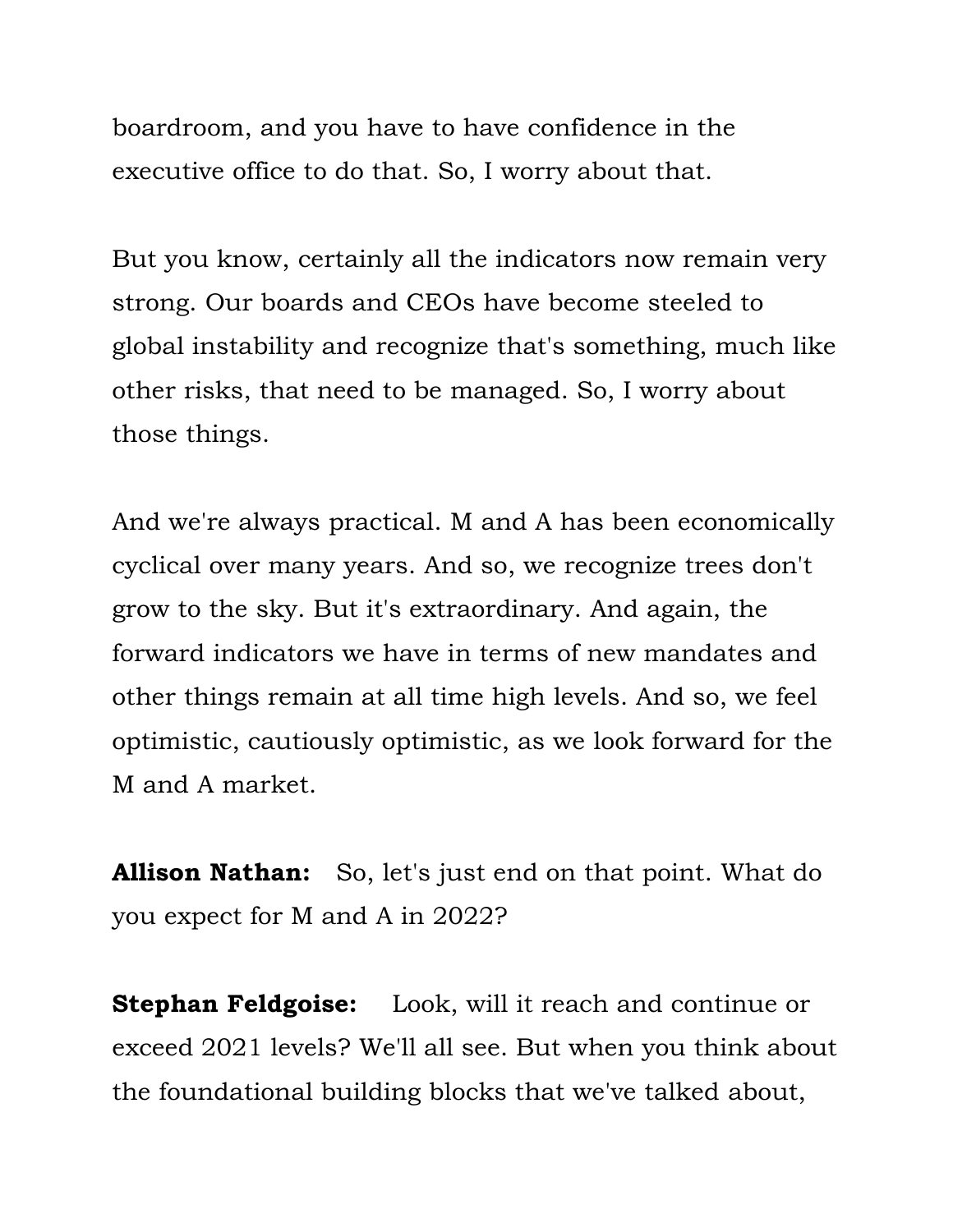CEO confidence, board confidence, cost of financing equity markets, the amount of capital into private equity, into other sources, new mandate checks that we process through our system, it feels that we're operating at the highest levels we've seen in 2021 going into '22.

 And you can look at the various accomplishments of Goldman Sachs year to date as announced on order of 400 transactions greater than 500 million dollars globally. We're operating at those levels or higher right now heading into 2022. So, again, we remain very optimistic about 2022, recognizing the risks and challenges around the world. But 2022 looks like it's on par or potentially at the highest rates that we've seen in 2021.

 **Mark Sorrell:** Yeah. And to add to that, I agree with how Stephan characterized it, the diversity of activity that we're seeing, the breadth, the scope, I think, gives us the cautious optimism that next year will continue to be another very positive year for activity. So, we are cautiously optimistic.

**Allison Nathan:** Well, we are certainly looking forward to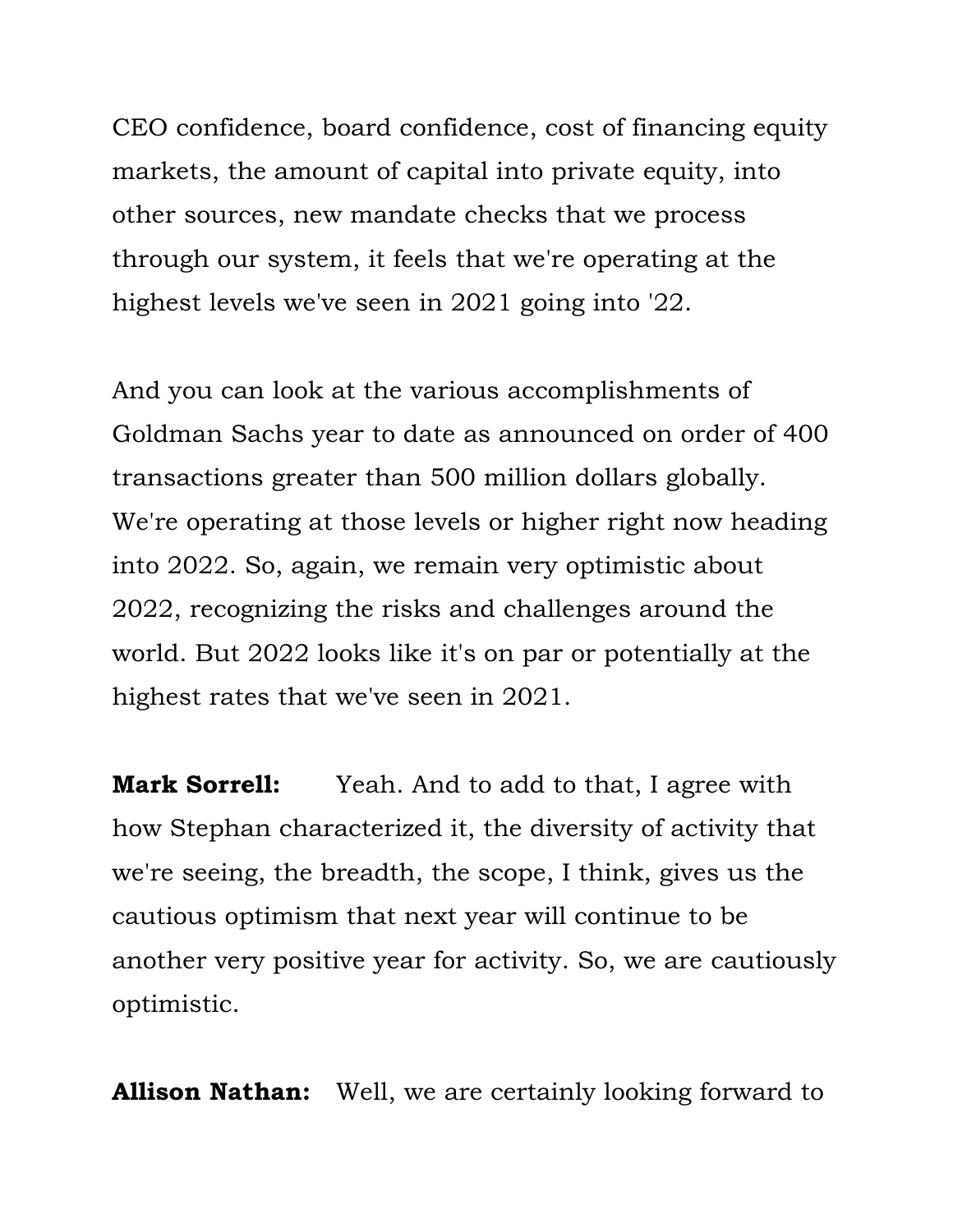seeing how the M and A market unfolds in 2022. Mark, Stephan, thank you so much for joining us again.

 **Stephan Feldgoise:** Thank you, Allison. Much appreciated.

**Mark Sorrell:** Thanks Allison, appreciate it.

 **Allison Nathan:** That concludes this episode of Exchanges at Goldman Sachs. Thanks for listening. And if you enjoyed this show, we hope you subscribe on Apple Podcasts and leave a rating and comment.

This podcast was recorded on Friday December 17th, 2021.

 *This transcript should not be copied, distributed, published this transcript does not constitute a recommendation from or reproduced, in whole or in part, or disclosed by any recipient to any other person. The information contained in any Goldman Sachs entity to the recipient. Neither Goldman Sachs nor any of its affiliates makes any representation or warranty, express or implied, as to the accuracy or*